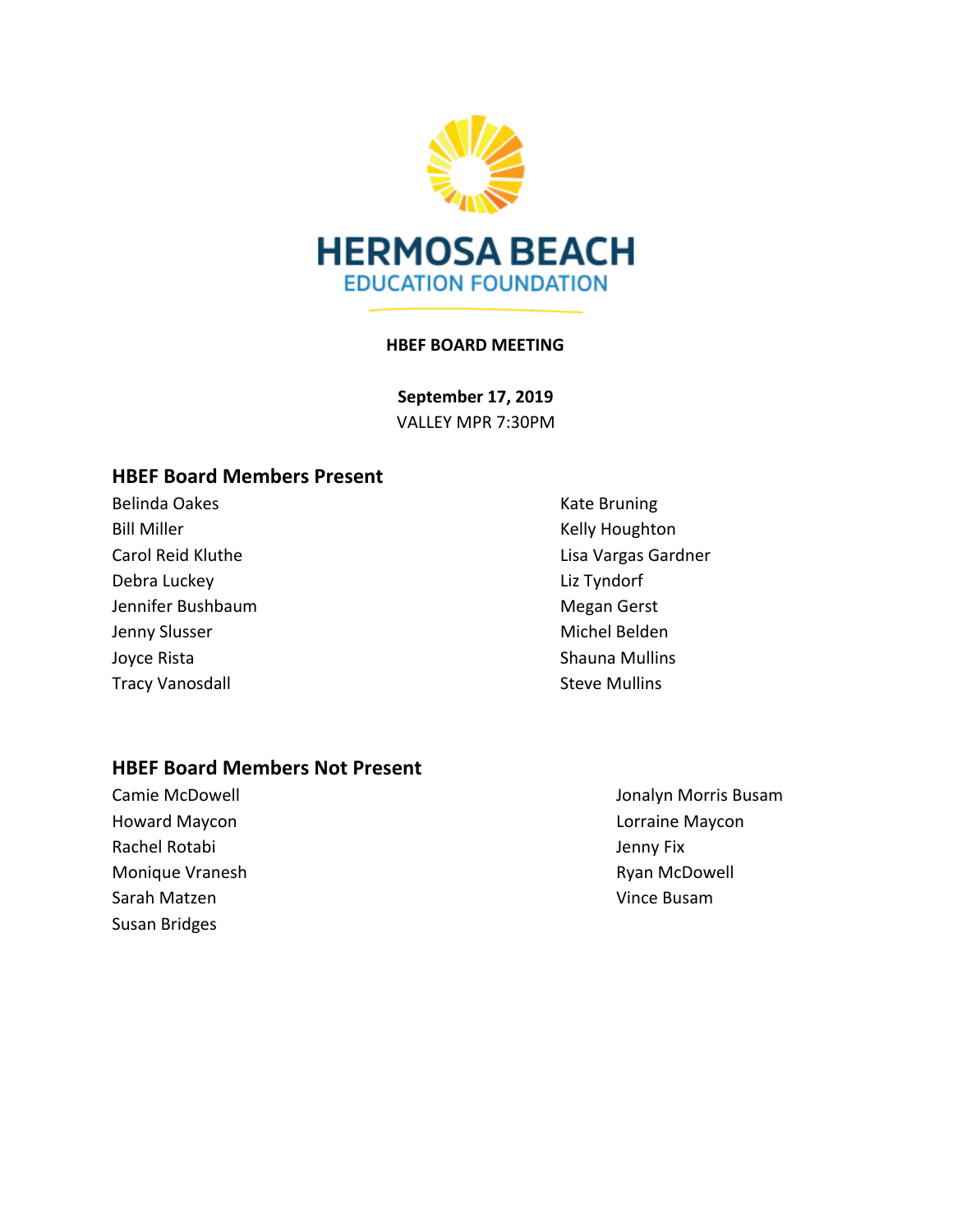### **AGENDA**

## **Call to Order - 7:34pm**

## **Vons Community Partner Donation Presentation**

- Thank you for choosing HBEF as your community sponsor.
- \$2500 donation check presentation

## **HBEF Reports**

- Approval of June 11, 2019 Minutes
	- Motion to approve minutes by Bill Miller
	- Second by Jennifer Buschbaum
	- Approved via voice vote, no opposing votes

## **HBEF Executive Board Reports**

President Carol Reid Kluthe

- Thank you for volunteering for Middle School Registration, Valley & View Back to school night and View Family Picnic!
- Annual Report 2018/2019 is completed and available on the website
- Fall Annual Giving campaign now through 9/30
- Skechers Walk kick off October 1
- Save the Date Hearts of Hermosa March 21, 2020

Operations Kelly Houghton

- Nothing to report

Secretary Tracy Vanosdall

Update personal information on sign up sheet

Annual Giving Camie McDowell & Kate Bruning

- Fall class competition through Sept 30
- Prizes for classes with most % participation
	- Winning classes will receive a lifeguard experience similar to last year
- Updated donor level \$ amounts
	- Thrive level donors get invite to Fall Cocktail Party
	- 15 donors so far

Sponsorships Sarah Matzen & Megan Gerst

- Fall cocktail party is at Bo Bridges Gallery on Friday October 11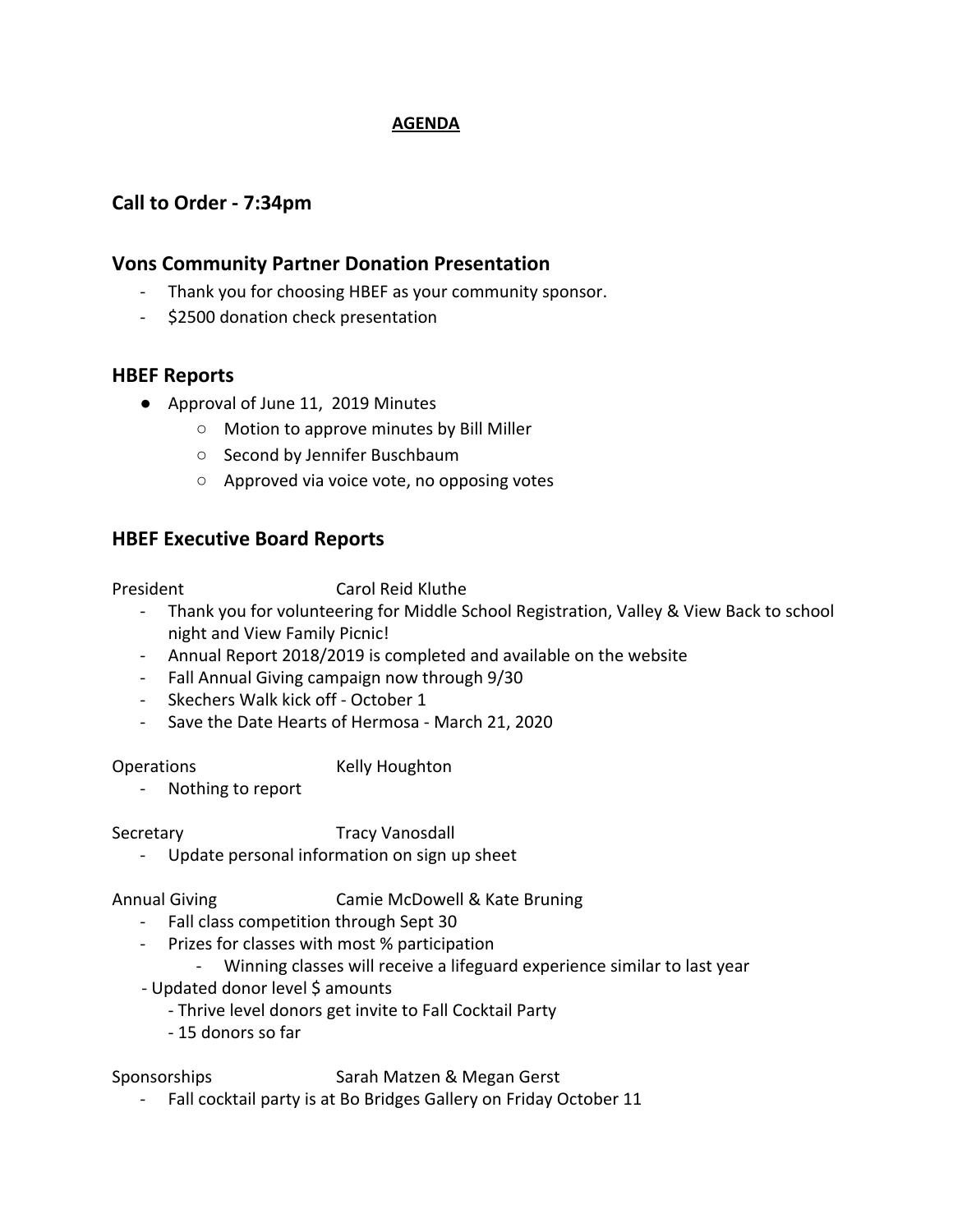- Kicking off sponsorship campaign for 2020
- Liz Tyndorf spoke about the Fall party Bo & Susan Bridges hosting, Kona Brewery & Grey Whale will be providing beverages

Treasurer Belinda Oakes

- \$54K annual giving revenue year to date
- On par with last year to date financial results

#### Endowment Bill Miller

- Summer volatility in markets
- Portfolio is up 11% year to date
- \$2.55M balance as of today

Communications Jonalyn Morris Busam

- Not in attendance

#### Marketing **Internal Sensitive Buschbaum**

- Goal to increase engagement in both social media platforms
- "Follow us" campaign \$50 Gum Tree prize
- Send Jennifer posts and they can be pre-posted up to 2 months in advance
- Thrive newsletter emailed today
	- October content due October 4
		- Interview Ted Scott new Valley Asst Principal

# **HBEF General Board Reports**

Real Estate Initiative **Rachel Rotabi** 

- Not in attendance

Matching Tracy Vanosdall

- Reminder to match Spring and Fall donations
	- reach out to educate & above via mailchimp emails
	- Get updated report with company names from Kate

Skechers Walk Joyce Rista

- Walk is Sunday October 27
- 8 Skechers gift cards provided to HBEF this year
	- 1 valley teacher, 1 view teacher, 2 students from each Valley and View
	- 4 leftover maybe weekly drawing
- Kickoff 9/30 surf report

## **HBEF Board Action**

Not applicable this meeting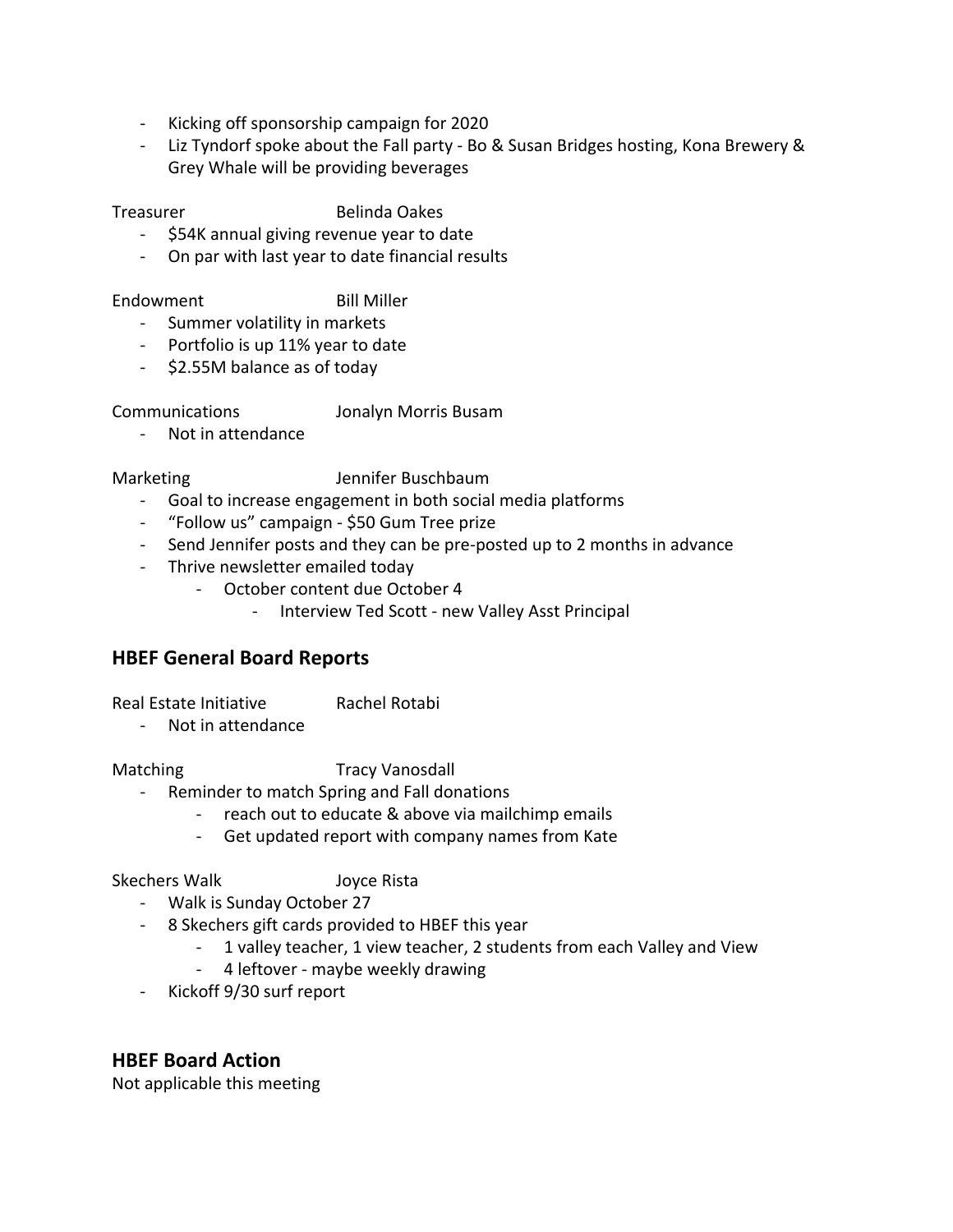# **HBEF Completed Activities**

Thank you to everyone who volunteered to help with Middle School Registration, Back to School Night and View Picnic!!

## **HBEF Upcoming Events**

Fall Annual Giving Campaign - ends September 30 Fall Cocktail Party - Friday October 11 Skechers Walk - Sunday October 27 Hearts of Hermosa - Saturday March 21, 2020

# **HVPTO Reports**

- Directory spot has not been updated yet. Hopefully ready by end of month
- Reminder for teacher grants only 1 received this year to date
- Pancake Breakfast Sept 28 at Pier Plaza
- Follow on IG & Facebook
- Event guide online on how to post on website/media/email/surf report etc
- Yumraiser CPK Oct 10
	- Encourage class lunches/dinners
- Labor Day parking lot fundraiser raised over \$7K
- Uncorked Volunteer Mixer 6-9pm Thursday Sept 19th
- National Custodian Day October 2
- Family Portrait fundraiser October 12-13
	- Goes live Monday Sept 23 for online time slots
- TK/Kinder Mixer October 16 location TBD
- Halloween Carnival October 25
- Pumpkin carving computer on October 31
- Operation gratitude Nov 1

# **Other Reports**

Superintendent – Pat Escalante

- Enrollment is leveled compared to prior years
- October 3 date when state captures enrollment
- Coastal permit approved for North School
	- Demo day early October
		- Weekly construction updates
		- Monthly updates
- Second bond sale in October